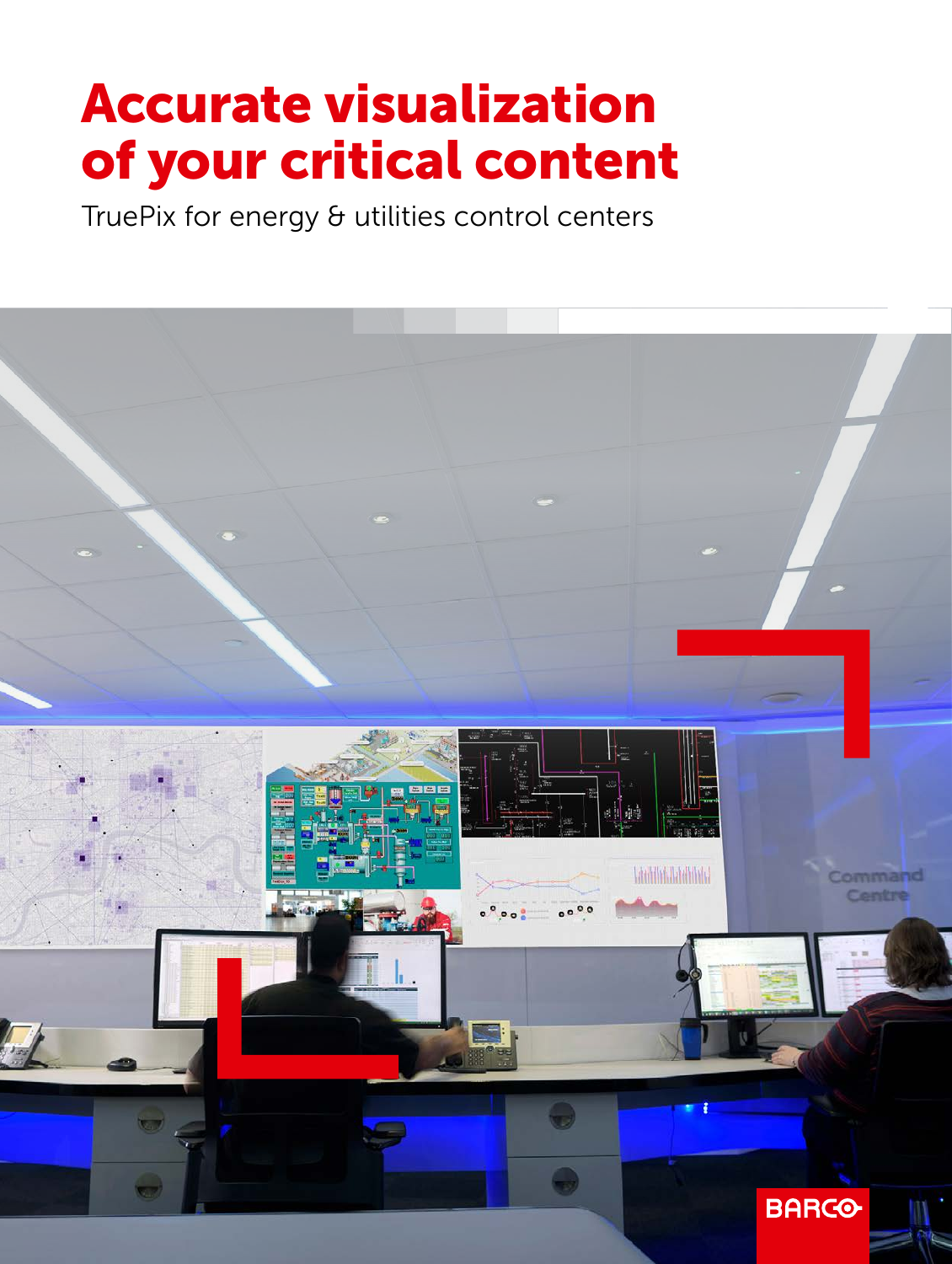## Accurate visualization of your critical content

TruePix for energy & utilities control centers

TruePix LED walls run on Barco's processing platform Infinipix<sup>®</sup> gen2, which ensures color accuracy and contrast at any brightness level.



Barco's TruePix LED video wall platform provides operators and decision-makers of energy & utilities control centers with the perfect Common Operational Picture (COP) for **effective and fast** decision-making.

TruePix offers a highly accurate representation of all your critical applications and workflows, including SCADA, GIS, outage management systems, dispatch information, or other sources. In addition to having a clear and steady overview of the above applications, operators need to monitor the

weather, TV news, premises and other asset security which all can have a direct effect on your critical operations. TruePix provides uninterrupted 24/7 **visualization** and long-term supportability to support your operations.

Barco's LED video wall platform has been designed to provide control center operators with the ultimate ergonomic comfort, with reduced eye-fatigue features, enhanced viewing angles and perfect brightness control for day/night operations.

#### What is TruePix?

TruePix is Barco's new flagship indoor high-resolution LED platform. The 27" inch tiles with a 16:9 aspect ratio range from 0.9mm to 2.5mm pixel pitch. TruePix brings content to life as intended and ensures predictable, truly seamless visualization, based on smart engineering and the company's next-generation Infinipix® gen2 image processing platform. Smooth and efficient operations are guaranteed 24/7, next to full peace of mind for the entire video wall lifetime.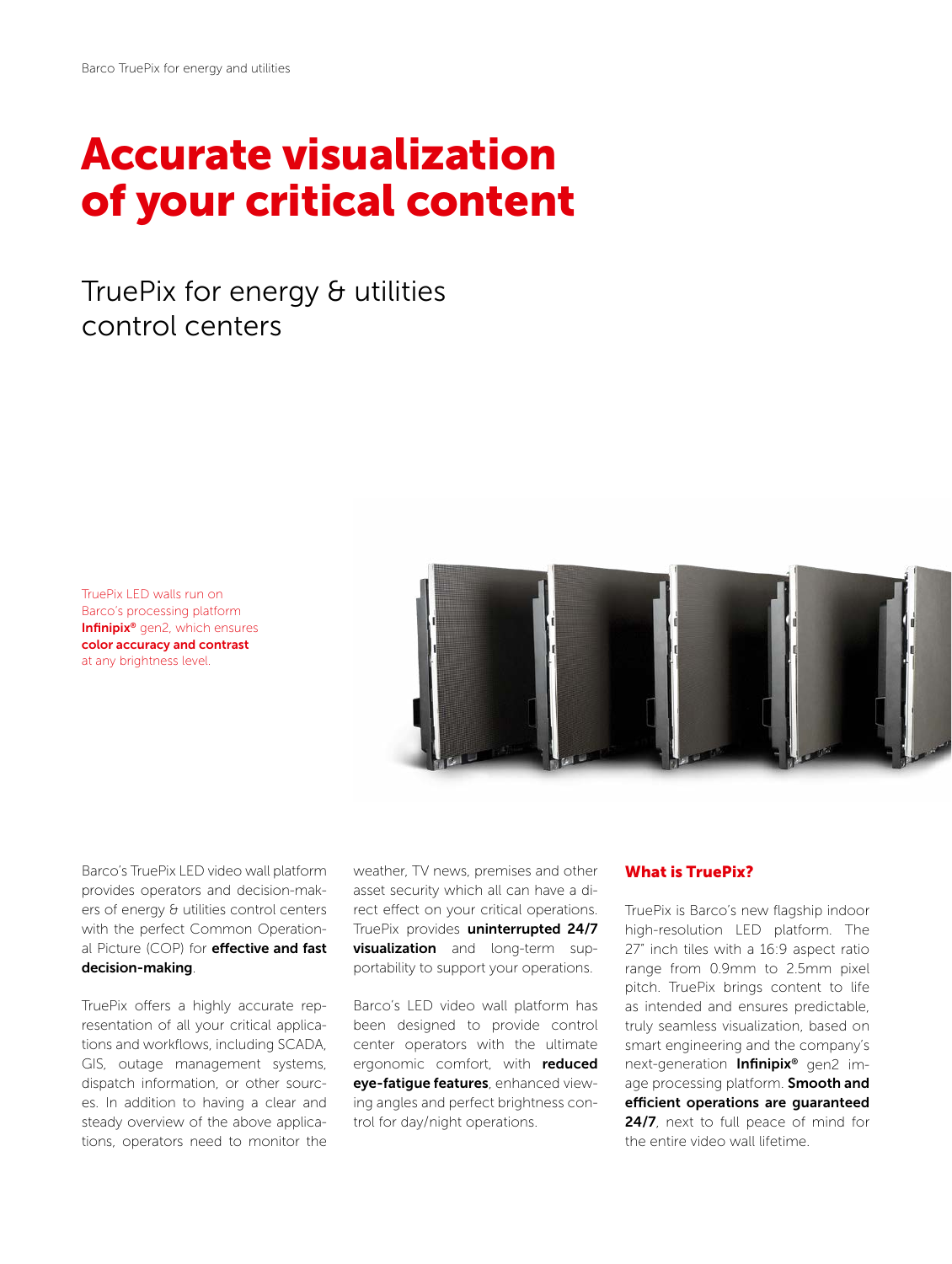## As Barco, we offer a complete solution

#### including:

Networked visualization video wall controllers secure content sharing in- and outside of the control room Complete control room solution, including displays, media management, workflow solutions and services Barco's OpSpace integrated operator workspace solution





### The LED choice for the energy & utilities Sector

#### Accurate visualization of your critical content



Barco's TruePix video walls make sure your critical content can be viewed with full confidence, in *impec*cable image quality and without missing a single detail. TruePix LED walls run on Barco's processing platform Infinipix® gen2, which ensures color accuracy and contrast at any brightness level. The self-regulating wall structure and perfectly aligned LED modules offer a perfectly flat wall and uniform image, with seams less than 0.1 mm, so that no crucial content can be missed.

#### Improved operator ergonomics



In critical environments, such as transmission and distribution centers, improved viewing ergonomics enable operators to make better decisions. With a wide viewing angle for flexible operator seating and Full colour control to match the workstation monitor with the overview display. **Barco's** Infinipix<sup>®</sup> gen2 image processing platform and Steadyview™ ensure an unmatched viewing experience for all types of content with low latency, unmatched scaling capabilities, perfect sync and no visual distortions or video tearing.